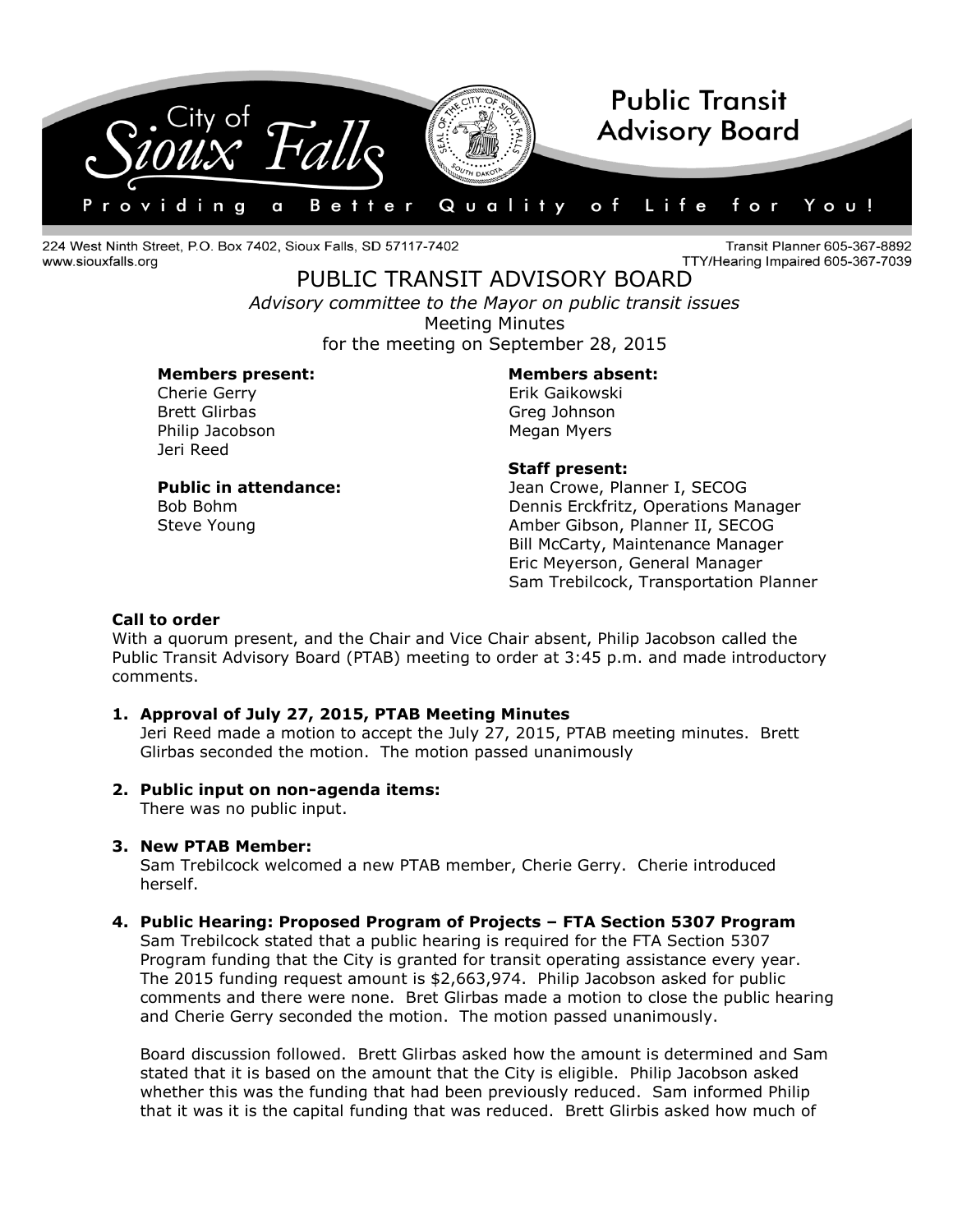the budget this funding represents and what the other sources of funding are. Sam stated that it is approximately one quarter to one third of the budget and that there is a small state grant, revenues from advertising and fares, and local funding. Cherie Gerry made a motion to approve the Proposed Program of Projects – FTA Section 5307 Program and Jeri Reed seconded the motion. The motion passed unanimously.

# **5. New Business:**

#### **a. City Council Internal Audit Report**

Sam Trebilcock stated that an internal audit report of the transit program had been requested by City Council. He added that the report was developed based on rides on the fixed route and paratransit systems and interviews with staff to evaluate the program. The report includes performance measure comparisons which found that overall the transit system operates comparably to its peers, with the exception of the farebox recovery ratio being quite a bit lower than other transit systems. Discussion followed on the paratransit cost efficiency ratio being worse than others due to the higher number of group trips, larger service area, and larger buses. Brett Glirbas asked how much the free fares for kids summer program cost. Sam said he would be providing a report to Council on October 19<sup>th</sup>. Sam reviewed the recommendations of the report including increasing paratransit fares, use of different paratransit scheduling software and GPS technology, and updating the Transit Development Plan. The report will be provided to the City Council on October 19<sup>th</sup>. This item was informational only.

### **b. Coordinated Plan Annual Progress Report**

Amber Gibson stated that the purpose of the Coordinated Plan Annual Progress Report is to provide a report on the coordination efforts of MPO staff, transportation providers and human services agencies to address the priorities identified in the Coordinated Plan. Amber reviewed some of the activities that addressed the Coordinated Plan Goals of travel training and coordination of paratransit public transportation. Philip Jacobson and Brett Glirbis asked if USF and the University Center would be approached about doing a project similar to the partnership with Augustana University to provide free rides to students and staff. Sam said that he would contact them. This item was informational only.

#### **6. Old Business:**

# **a. Transit Fare Revisions Ordinances Update**

Sam Trebilcock stated that the Transit Fare Revision Ordinance was approved by City Council and will likely go into effect on January 1, 2016. He added that the Council followed PTAB's recommendation to not increase paratransit fares. Council also approved free fixed route fares for veterans. The form of identification required for veterans to receive free fares includes either of the two types of Veterans Administration cards or a State issued drivers license or identification card with the veterans label on it. This item was informational only.

#### **7. Reports:**

# **a. July and August Operations Reports**

Eric Meyerson reviewed the July and August Operations Reports. Eric stated that in July, fixed-route ridership was down 6% and paratransit ridership was down 5%, compared to July 2014. He also stated that in August, fixed-route ridership was down 19% and paratransit ridership was down 7%, compared to August 2014. Jeri Reed asked why fixed-route ridership is down. Eric and Sam explained that ridership is down likely due to a number of factors including a better economy, lower gas prices, later school start, reduced school services and change in ridership habits.